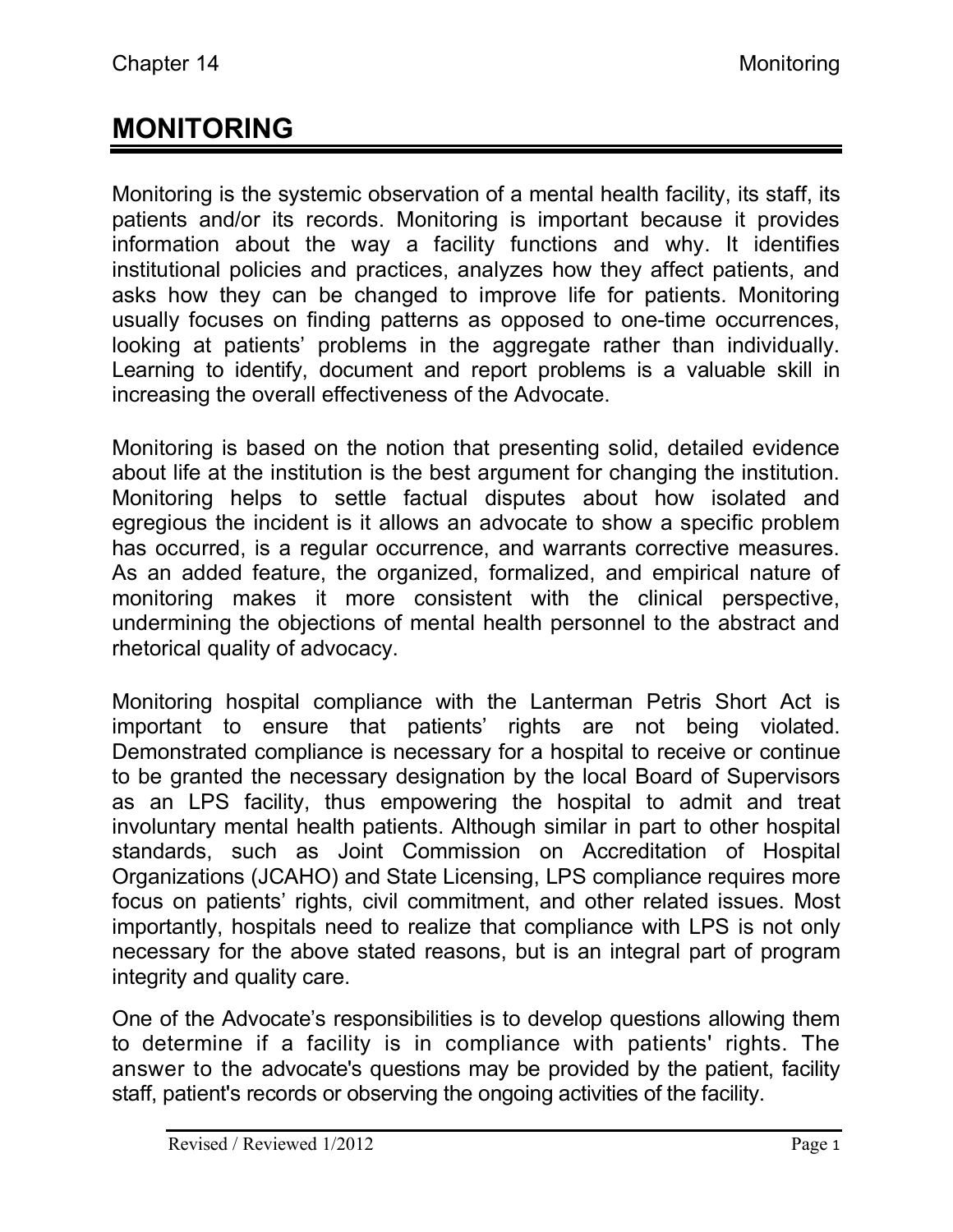An Advocate can benefit from using a standard form on which to collect detailed information. The form helps to organize and standardize the record review, interview or observation, keeping the Advocate on track and establishing objectivity and credibility. Forms can be designed as checklists, grids, or questions and answers. They should be developed with a format that follows the flow of information to be retrieved and be usable and readable by both the collector and the analyzer of the information.

### **Develop a plan**

The advocate's first task is to identify the questions to be answered in the monitoring project. Although full-scale review of a facility for compliance with all legal requirements can be very effective, focusing on a specific issue can provide more important details. Once the advocate knows the questions to be answered, she/he can develop her/his plan for answering the questions. Things to consider include:

- Would the questions best be answered by the patients themselves?
- Do the patient's records have the answers to the questions?
- Will observing the facility revealed that information? Where?
- Are there several sources of information that we can check?

Developing the plan involves creating instruments to be used, identifying personnel to be involved in establishing the procedure and timeline for collecting the information. At this stage the Advocate should set the goals and priorities of the specific project considerations of time, resources (experience, money, and equipment), suspected seriousness and pervasiveness of the problem will all be relevant to determining goals.

Developing the instruments new line even extremely simple monitoring projects can benefit from using a standardized form on which to collect information. The form helps to organize and standardize the record review, interview or observation, keeping the monitor on track in establishing objectivity and credibility for the exercise. Forms can be designed as checklists, grids or questions and answers they should be developed with a format that follows the flow of information to be retrieved and be usable and readable by both the collector and analyzer of information.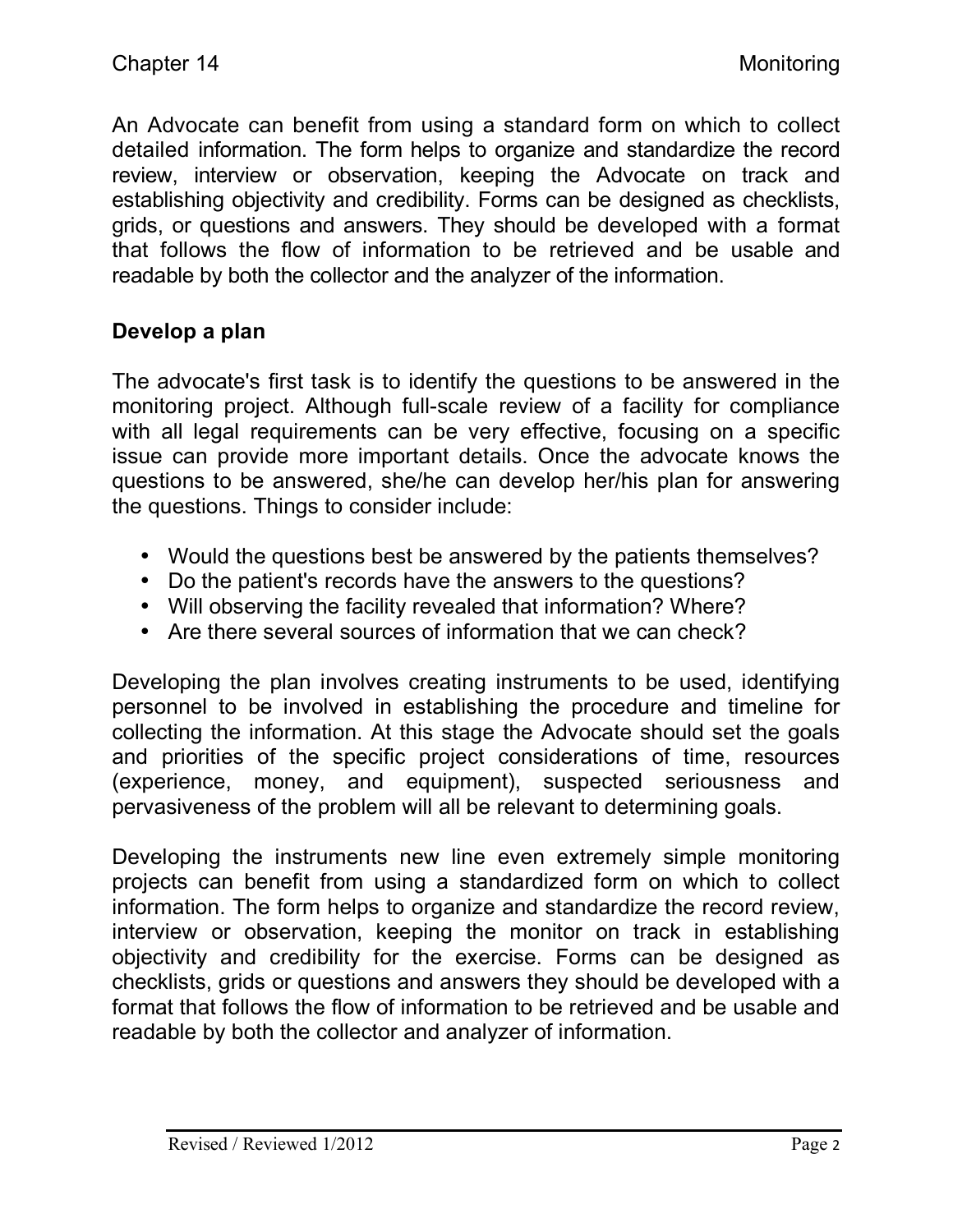# **Practice and Evaluate**

Once the monitor process and forms are developed, it is helpful to do some trial runs. In the case of records reviews, several chart should be used to test the instruments and procedure. Interviews and surveys should be tested as well.

Evaluate whether you're getting the kind of information you are looking for in the format you can use and in the amount of time you will have available. If the questions are repetitive or confusing or the charts on available when and where you thought they were, modify your plan.

### **Policy and Procedure Review**

Review and revision of policies and procedures are critical components of effective advocacy. Establishing good policies and procedures sets the ground work for improving facility operations and promote good practice.

All facilities maintain policies and procedures. They are extremely useful as a source of information about how the facility operates. Reviewing the policies and procedures helps to determine whether a facility has addressed a particular issue, and whether the policy instructions are in compliance with the law. In addition to reviewing the policy and procedure manual the Advocate should review any training materials and staff directives.

Review the facility policy and procedures manual line-by-line for compliance with statutes, regulations, law and any other clinical standards. Draft an analysis of any deficiencies found in policies and procedures and make recommendations for changes or additions. Offer to participate in revising or developing any new policy or procedure that your review warrants. Encourage the facility to promote understanding of the policy and procedure for staff development and to use in staff training.

The following policies and procedures which should be reviewed include, but are not limited to:

- Involuntary Commitment Procedures
- Patients' Rights
- Denial of Rights
- Seclusion and Restraints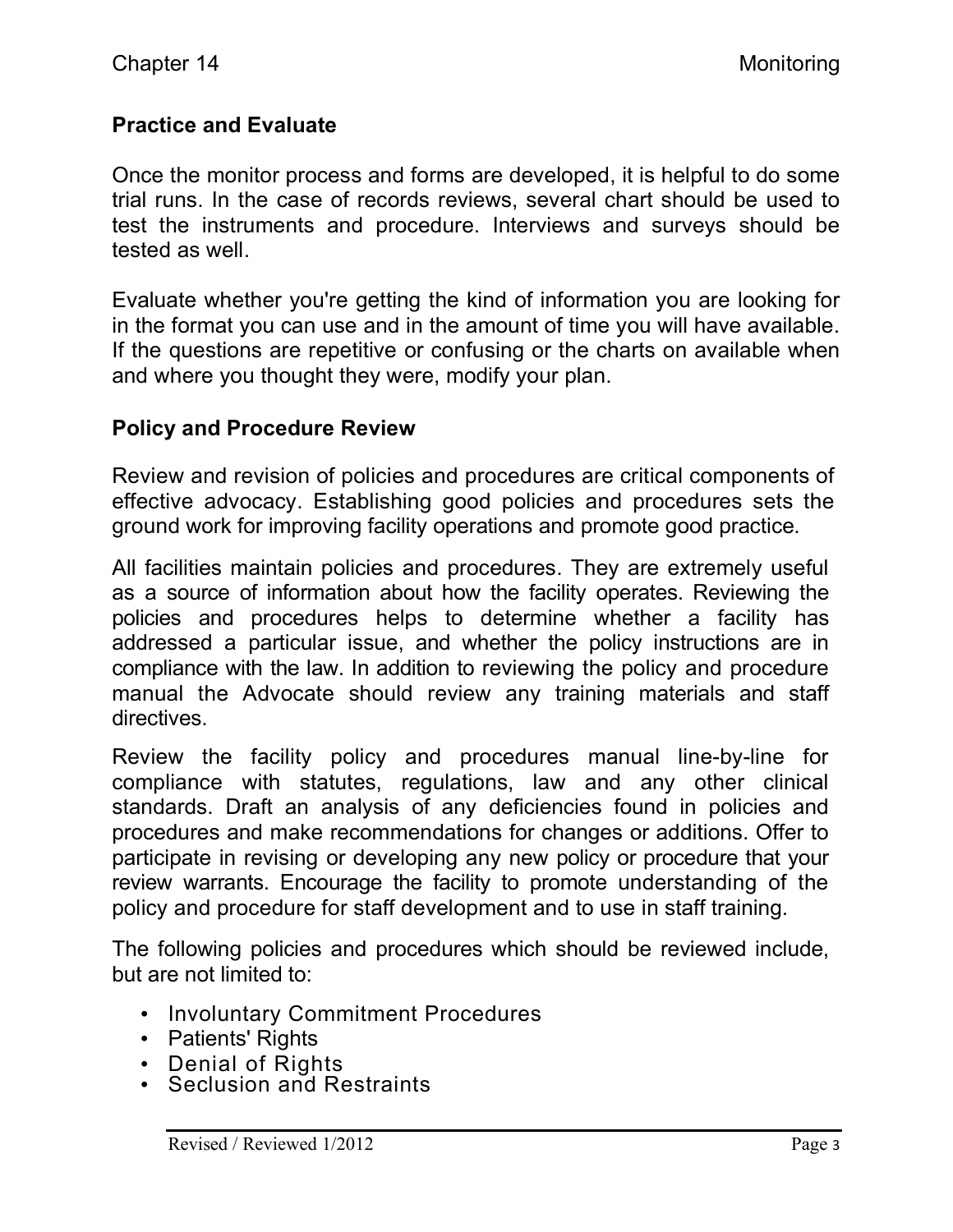- Voluntary Status and Patients' Rights
- Medical Treatment
- Informed Consent
- Medication Refusal
- Patient Evaluation/Assessment
- Confidentiality
- Access to Records
- Theft and Loss of Property

One of the most important tasks a patients' rights advocate can undertake is to review facility policies. This proactive advocacy will enable the advocate to identify patients' rights problems before they occur and often provides a comprehensive way to monitor patients' rights issues.

# **What Makes Good Policy**

Before reviewing facility policies and procedures, advocates should have a good understanding of what makes a good policy. Good policy complies with the law, is self- contained, is written in plain English and is easy to understand, should address foreseeable scenarios and should contain the following elements:

- The title/subject, effective date, authorizing signature for the policy
- A statement of the purpose
- A citation to the legal authority and/or standards
- A clear statement of the policy (rationale, guiding principle, expected outcome)
- The procedures for carrying out the policy (step-by-step process, what, who, when, where and how)
- Exceptions to the policy, if any and alternative procedures to be followed

# **Facility Site Review**

Observation of a facility during a site review may include a determination that:

- Patient's records are reviewed and comply with patients' rights laws and regulations
- Patients' rights posters are current, in predominant language, and visible
- Patients' rights handbooks are available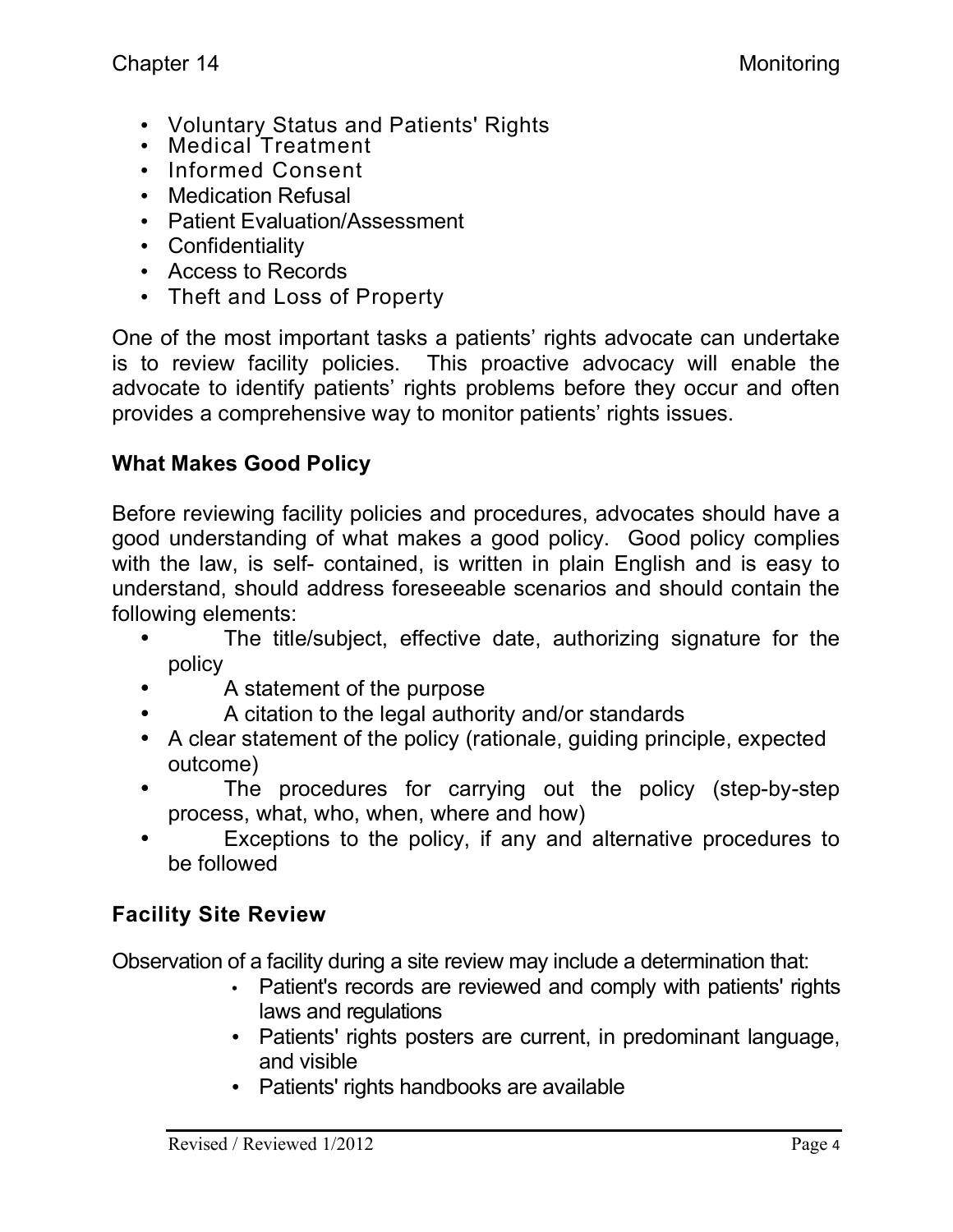- Telephones are available and are in working condition
- Visiting hours are posted and observed
- Patients are allowed to wear their own clothing
- Patients have access to their individual storage space
- Patients have access to their personal possessions and a reasonable sum of money
- Property entrusted to facility's care is properly safeguarded
- Patients have access to outdoors
- Patients have privacy
- Patients are treated with dignity and respect
- Patients are provided information about their medication, patients rights and legal status
- Patients have activities in which to participate
- Patients are receiving prompt medical care and treatment
- Facility is clean and free of hazards
- Facility is comfortable, to the extent possible

### **Records Review**

Although the mere fact activities have been documented does not ensure they have been effectively accomplished, the written record is an important indicator of whether the facility recognizes its obligations and has made attempts to comply. In reviewing records, the advocate is looking for two things: what the records say and what the records fail to say that there are supposed to say.

Record reviews are an excellent opportunity to see how well a facility understands and follows required procedures. They can be conducted as part of a special visit to the facility, monitored as part of the advocate preparation for the certification review or capacity hearing or other advocacy functions.

# **Other Evidence Gathering**

It is sometimes possible and very effective to collect photographs as part of the monitoring exercise photos labeled as to date and place give a graphic demonstration of physical plant problems especially when produced in a series or over time. Physical evidence and demonstration are other types of evidence available to the advocate. Showing an administrator ten broken beds or a telephone that is out of service are better than simply telling him.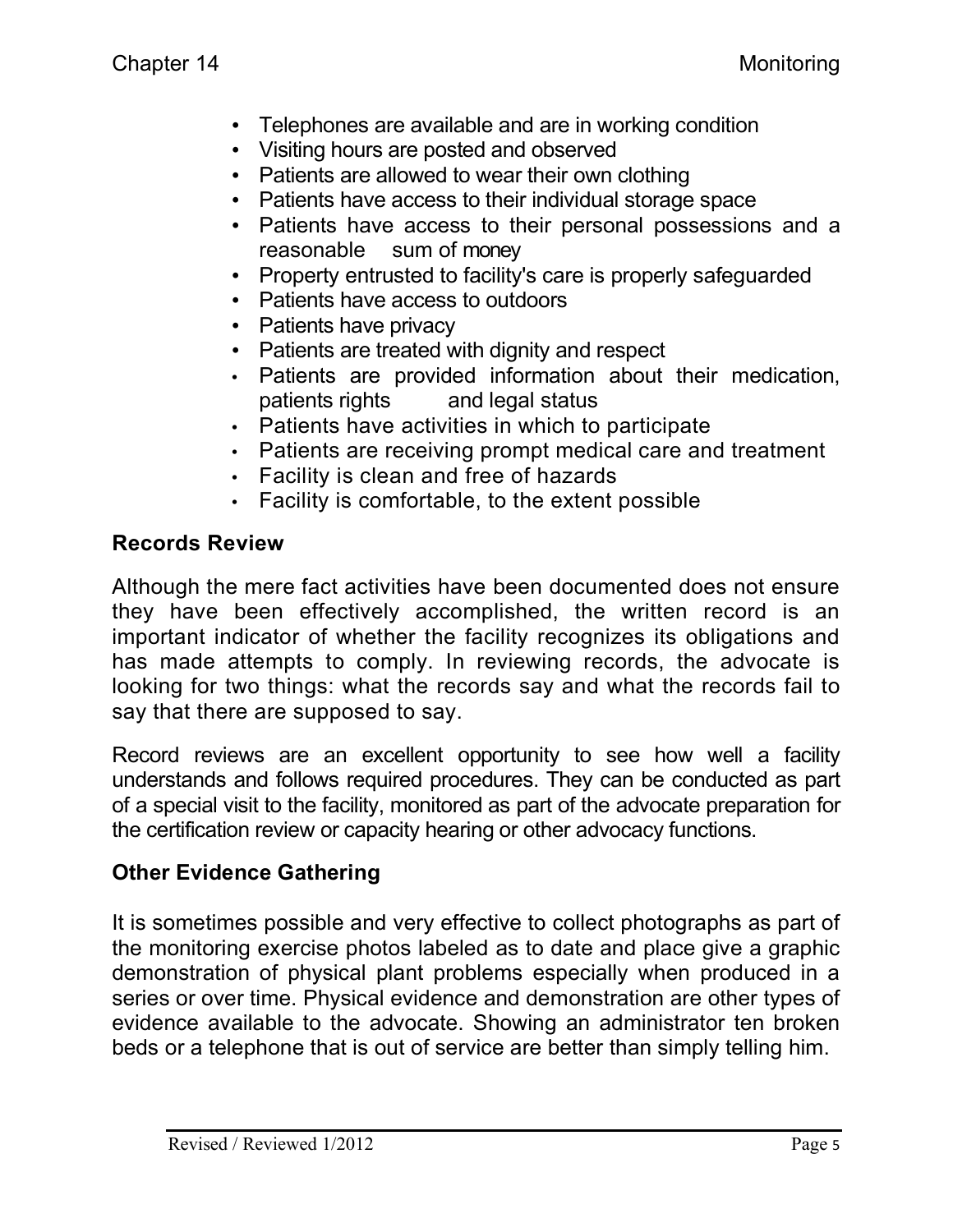Many agencies conduct investigations and collect information about psychiatric facilities, including the facilities themselves. Find out about internal quality assurance methods, audits and medical reviews conducted by the facility or its parent organization. Ask to see the most recent reports or findings. In County bureaucracies, these functions are often conducted by different departments that are less invested in and protective of the information. Get it and review it.

Always ask the facility for the latest report of the state Department of Health, Licensing and Certification Division (or the county Health Department or Department of Social Services, if appropriate). Many police , sheriff departments, and district attorney's offices may have information about psychiatric facilities and the deficiencies revealed.

# **Report of Findings**

After all of the information is collected it must be organized and analyzed. This process will be the basis for developing your report. Monitoring reports are not necessarily long; some of the best reports are short and concise. A report should be just that; a report of your findings, your conclusions and your recommendations.

A report should include, at the least, the following:

- An introduction identify any issue being addressed and the reason the project was undertaken;
- An explanation of the methodology including a description of the protocol and a copy of the forms used;
- A statement of findings including description and graphics, if necessary, and any notable examples;
- An analysis of the findings what they suggest and why;
- A statement of relevant law including cites;
- A list of recommendations;
- A summary and conclusion.

A good report will emphasize serious problems, and give credit when and where it is due. Don't overlook the good performance of an employee. Mention it in the report and point it out as an example of good work or a "best practice". If possible, show how your suggestions can positively address any identified issues. Communicate your findings in writing and ask for a response.

# **EXHIBIT A**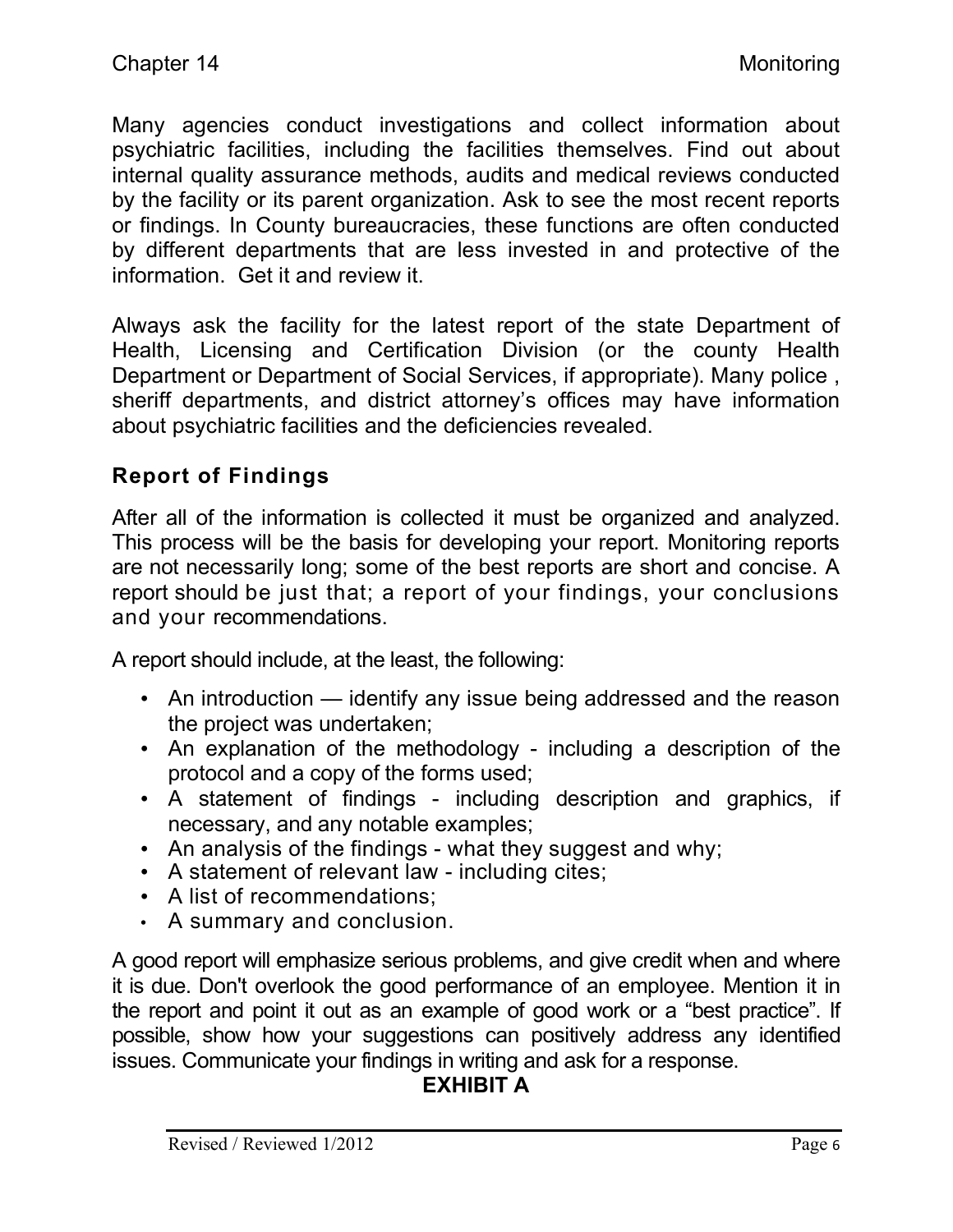# **SAMPLE MONITORING PROTOCOL**

- 1. Notify the Mental Health Director and/or his/her designee of the need for a monitoring at a designated facility. Notification shall include the following:
	- a) Purpose of monitoring
	- b) Date monitoring will begin
	- c) Projected date for completion of final report.
- 2. Upon approval from the Mental Health Director, notify facility in writing of the following:
	- a) Purpose of monitoring
	- b) Legal basis for monitoring
	- c) Date monitoring will begin
	- d) Projected date for completion of final report.
- 3. If the person responsible for the monitoring finds serious patients' rights violations prior to the conclusion of the monitoring process, those will be reported to the facility and the Mental Health director and/or his/her designee at the time they are found.
- 4. A copy of the draft monitoring reports shall be provided to the facility director for review prior to being presented to the hospital. If the report contains serious patients' rights violations, the Mental Health Director's designee will participate in meetings held between the facility and advocacy staff. A copy of the final report shall be provided to the mental health director with the hospital's corrective plan
- 5. The monitoring shall be conducted utilizing a team comprised of a representative the Patients' Rights Office, the Mental Health Administration, and the facility that is being monitored. (This can include PR office only.)
- 6. A monitoring tool shall be developed by the Patients' Rights Advocate in accordance with guidelines established by the California Office of Patients' Rights.
- 7. Any patients' rights violations shall be corrected within 60 days of the final monitoring report. Patients' rights violations of a life-threatening nature shall be corrected immediately.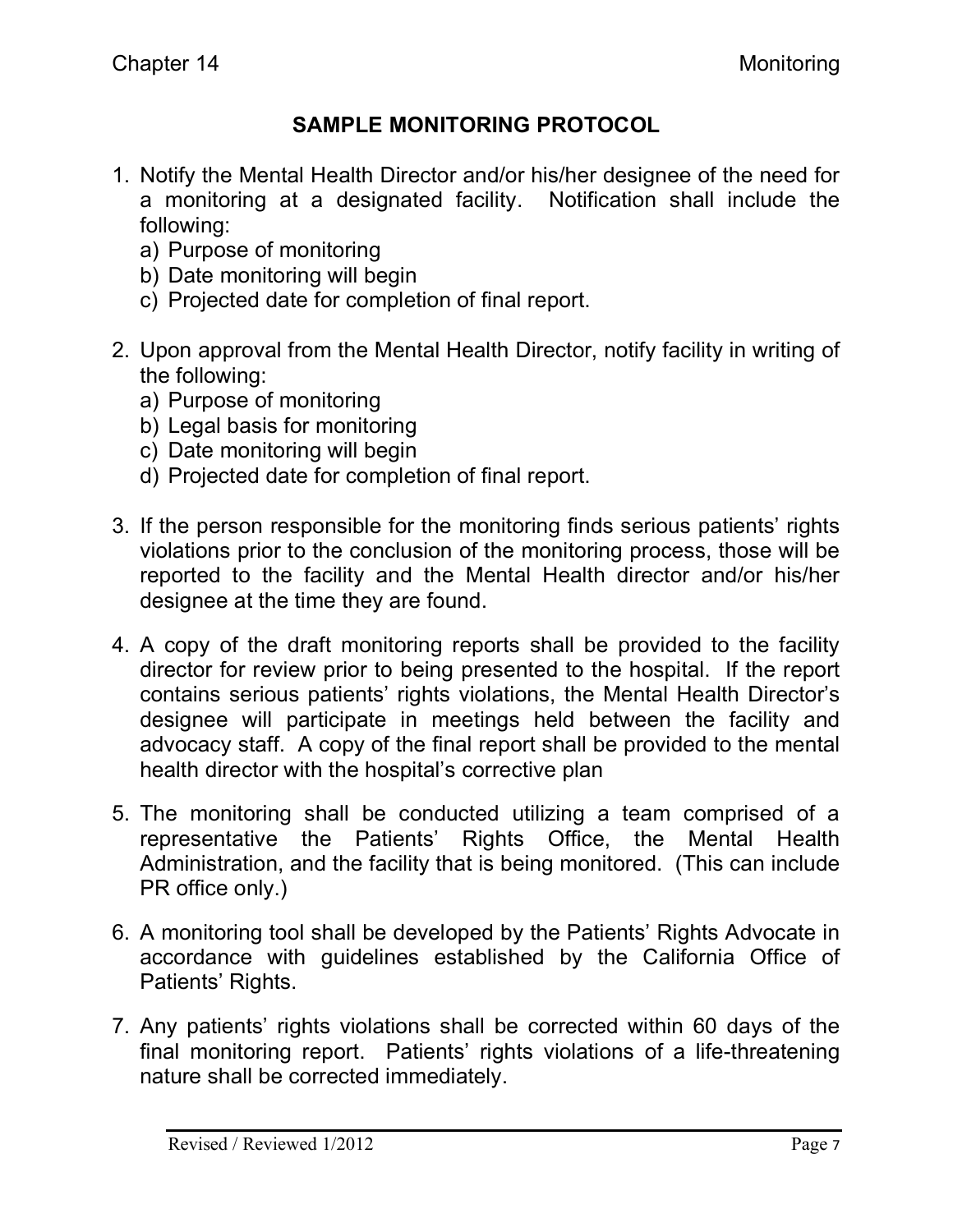### **EXHIBIT B HOW AND WHAT TO MONITOR**

#### **Records**

Although the mere fact activities have been documented does not ensure they have been effectively accomplished, the written record is an important indicator of whether the facility recognizes its obligations and has made attempts to comply.

In reviewing records, the advocate is looking for two things;

- 1. What the records say and
- 2. What the records fail to say that they are supposed to say.

The advocate is interested both in the form of the record (i.e., whether information is provided and is accurate and accessible) as well as the substance of the record (i.e., whether the information provided shows that the facility has performed up to the standards it is required to by law). A good general principle is that records speak for themselves. Advocates should presume a particular word means what is says; when a record is silent as to a particular event, that event has not occurred. The burden is on the facility to explain a different meaning or an event has occurred and why it was not documented.

The most important principle in chart reviews is to remain alert and flexible, follow-up on unusual comments or notations. Read progress notes of all involved staff carefully.

Record reviews are an excellent opportunity to see how well a facility understands and follows required procedures. They can be conducted as part of a special visit to the facility, monitored as part of the advocate's preparation for the certification review or capacity hearing, or other advocacy functions.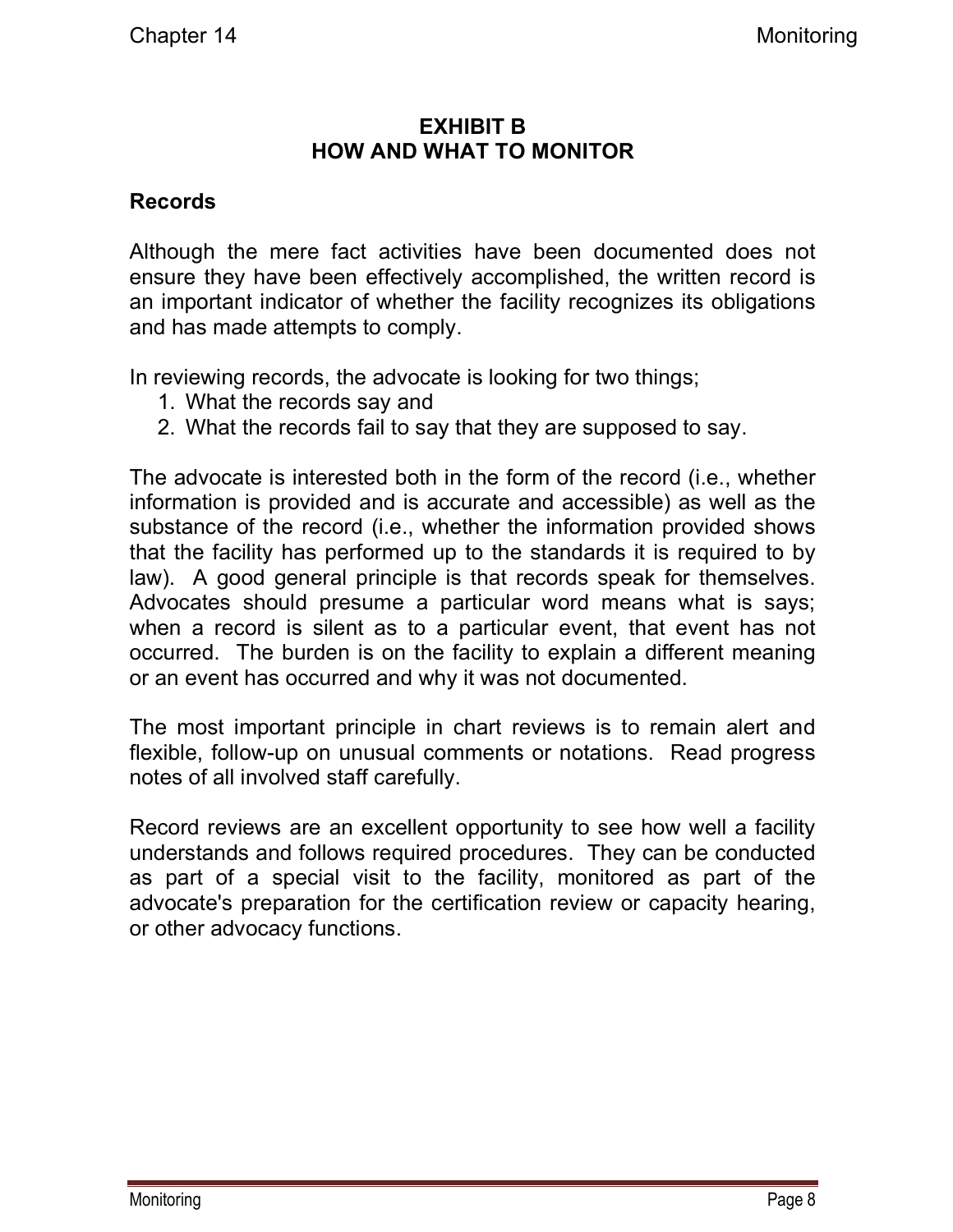# **Policy and Procedure Review**

Review of policies and procedures for a general facility review should include (but are not limited to) an analysis of the following provisions:

- Cal. Welf. & Inst. Code §§5325-5325.1 rights are addressed within the policies;
- Rights are denied only for "good cause" as defined in Cal. Code Regs. Title9, §865.2 (check examples, if any) and only when less restrictive alternatives are not available;
- Rights denied are related to the specific behavior complained of and are to be restored when "good cause" no longer exists;
- Rights are not denied on a programmatic basis, as a condition of admission, as a punishment, as part of a treatment program, or treated as a privilege to be earned;
- Rights denials are documented in the record according to Cal. Code Regs. Title 9, §865.3;
- Rights denials are documented in reports submitted quarterly to the Office of Patients' Rights;
- Involuntary Detention and Treatment Standards and Procedures are consistent with legal requirements;
- Informed consent and capacity hearing procedures are consistent with legal requirements;
- Voluntary status is offered to all patients who are willing and able to accept treatment;
- Seclusions and/or restraints are used only under the conditions set forth in Cal. Code Regs. Title 9, §865.4 and relevant provisions of Cal. Code Regs. Title 22, HFCA or JAHCO (if applicable);
- Electroconvulsive therapy is administered only under the conditions set forth in Cal. Welf. & Inst. Code §5326.7 et seq.;
- Policies provide for appropriate investigation and reporting of special incidents, including alleged sexual assaults;
- Patients are permitted access to their treatment record (Cal. Health and Safety Code §123110);
- Patients are given proper information about their treatment and denials of access are consistent with the statute (Cal. Welf. & Inst. Code §5326.2).

#### **Interview**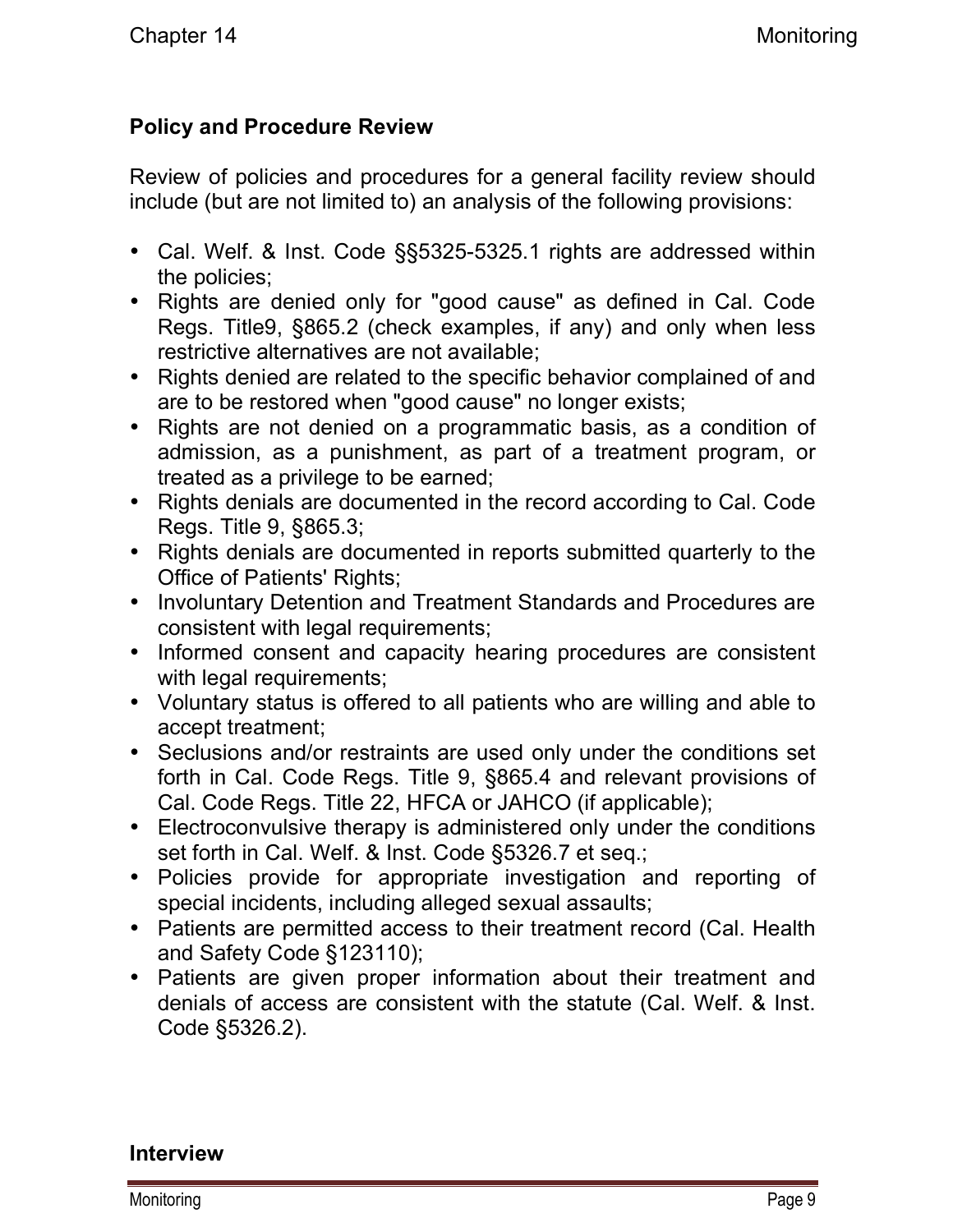There are occasions when interviews will be the best or the only way in which to get information. One example of this strategy is a patient interview or a survey. This can be a useful device for ascertaining the subjective experience of the patient. A great deal of what goes on in a psychiatric facility is known only to the patients. While many mental health clinicians may be skeptical of the individual patient's opinion, they are less inclined to argue with the collective assessment. Ask patients:

- Whether they have received handbooks or were given information about their medications;
- Whether they were given an opportunity to be on voluntary status, give or withhold informed consent or participate in treatment planning;
- How long their individual therapy sessions lasted;
- Whether their conservators have visited them;
- What is their general satisfaction with the safety, sanitation, comfort and therapeutic quality of the facility;
- If they were restrained and/or secluded, what was their experience;
- What their suggestions are for improving the facility and treatment program.

# **Site Reviews**

Regular observation of a facility is a component of all good advocacy work. Direct, personal observation serves to check the information obtained in record reviews and interviews accurately represents life at the facility. It also helps "round out" statistical data and personalize the advocate's understanding of the implications of problems for patients. Finally, observation alone may be the only way to get information and provide valuable data.

Observations can be recorded on forms or in journal fashion with time and place in specific entries. Facility site reviews can include a check that:

- patients' rights posters are current, in threshold languages and prominently placed;
- patients' rights handbooks are available;
- private telephones are available and working;
- visiting hours are posted and observed;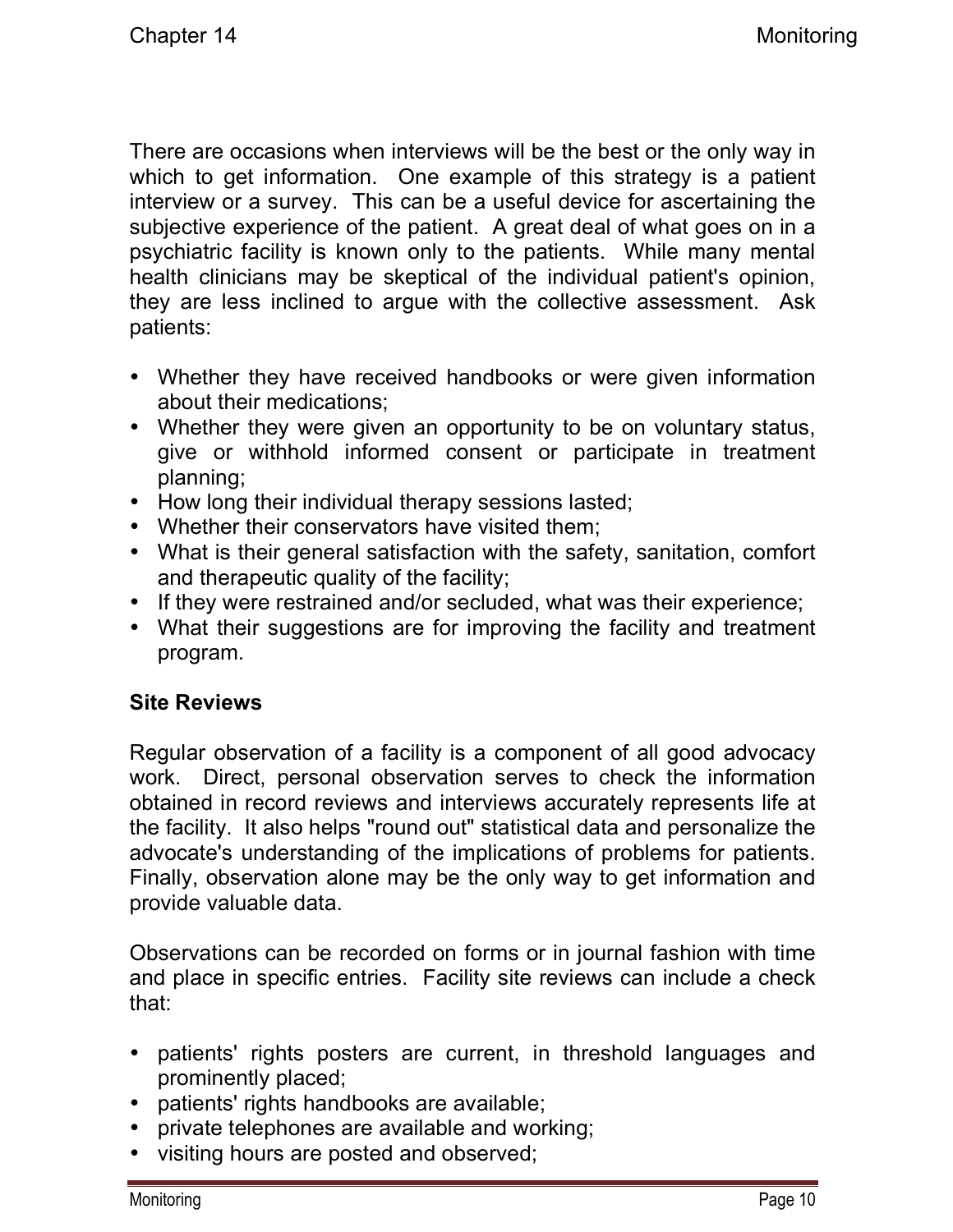- patients are allowed to wear their own clothing;
- patients have their individual storage space to which they have access;
- patients have their own spending money and personal possessions;
- property entrusted to facility's care is properly safeguarded;
- patients have access to outdoors;
- patients have privacy;
- patients are treated with dignity and respect;
- patients are provided information about their medication, patients' rights and commitment process;
- patients have activities in which to participate;
- patients are receiving appropriate and desired medical treatment;
- how seclusions and/or restraints are initiated and carried out;
- patient census is within limits;
- facility, including seclusion rooms, is clean and free of hazards;
- facility is comfortable to the extent possible.

It is sometimes possible and very effective to collect photos as part of the monitoring exercise. Photos labeled as to date and place give a graphic demonstration of physical plant problems, especially when produced in a series or over time. Care should be taken, however, to protect the confidentiality of the patients. Generally, this means patients should not be photographed.

Physical evidence and demonstration are other types of evidence available to the advocate. Showing an administrator 10 broken beds or a telephone that is out of service is better than simply telling him. By producing a used syringe an advocate can show how they are being improperly discarded. Cockroaches in a jar, mildewed pillows and soured milk are all examples of physical evidence that can be used effectively to resolve problems.

### **Other Sources of Information**

Many agencies conduct investigations and collect information about psychiatric facilities, including the facilities themselves. Find out about internal quality assurance methods, audits and medical reviews conducted by the facility or its parent organization. Ask to see the most recent reports or findings. These functions are often conducted by different departments that are less invested in and protective of the information. Get it and review it.